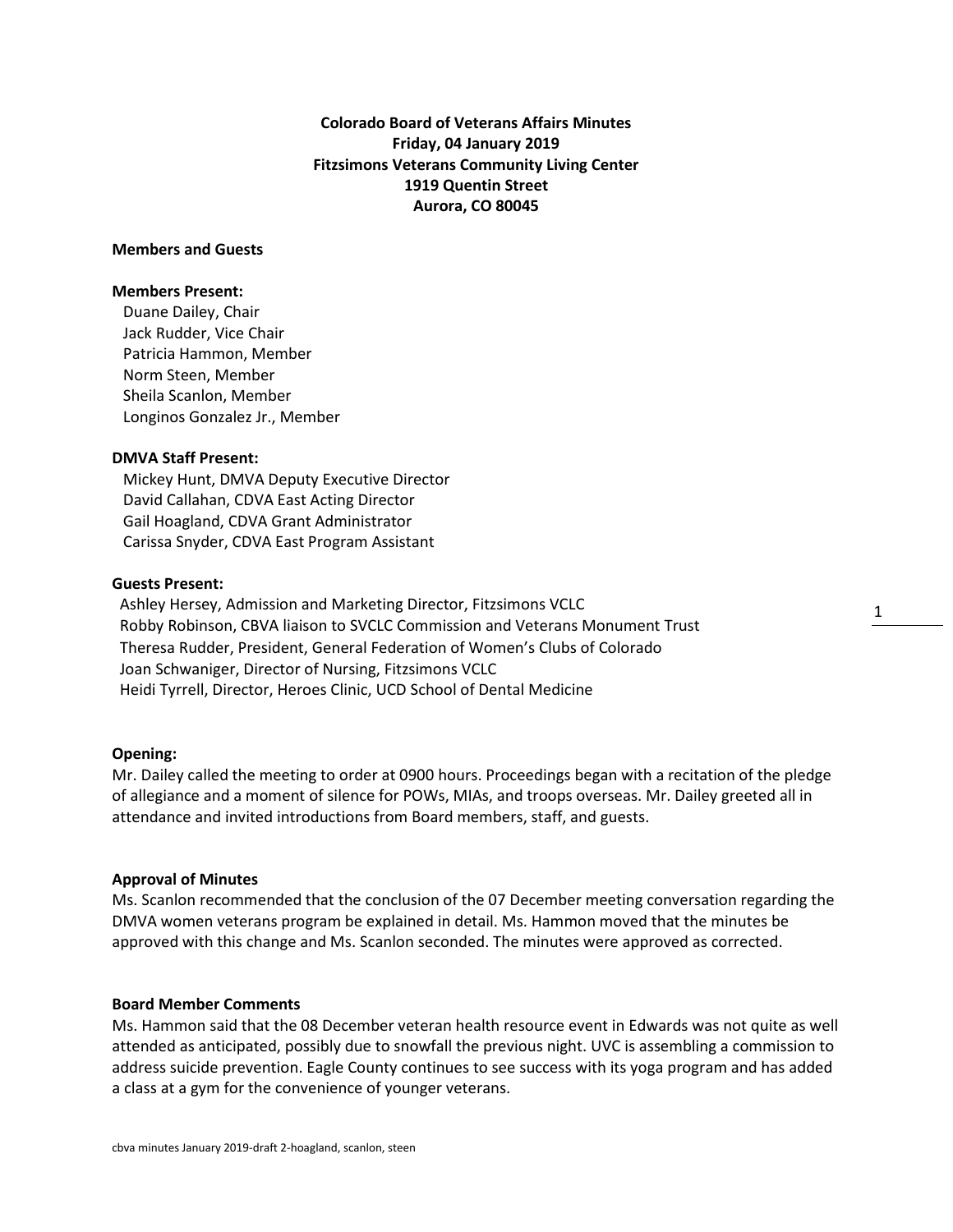Mr. Rudder said that helping veterans access VA Community Care has been a priority in the San Luis Valley. Prompt referrals and authorization can be difficult to acquire. Healing Waters continues to be active in the area.

Ms. Scanlon said that state veteran service officer Jaclyn Murrietta is tracking the time commitment required for a State Women's Veteran Coordinator to effectively implement the women veterans program. The program may need its own service officer rather than one with additional responsibilities. Proposed designs for the license plate are in circulation. Preparation for women veterans exhibits at the Rocky Mountain Regional VAMC are underway.

Mr. Gonzalez said that the Pikes Peak Cemetery participated in Wreaths Across America in December. The event was well attended by veterans and the community. Significant veteran issues in El Paso County continue to be homelessness and mental health care.

Mr. Steen said the new legislative session convenes today. Transportation and health care access are both important issues in this budget cycle.

Mr. Dailey said that the Boulder vet center will be in Summit County for outreach on 11 December. The Warrior Bonfire Program will be in Grand County in February. This program hosts retreats that include therapeutic group activities for combat veterans such as hunting, fishing, and skiing.

# **Public Comments**

Mrs. Rudder said that the local chapter of the Federal of Womens Clubs also assisted in Wreaths Across America, helping to lay more 1,800 wreaths this year.

Ms. Tyrrell told the Board and attendees about the Heroes Clinic, which offers free and reduced price dental care to student veterans and veterans with low income. They also refer veterans to other veteran health resources such as the Marcus Institute for Brain Health and the Cohen Clinic.

#### **Community Presentation**

Ms. Hersey presented information on the mission of and services provided by the Fitzsimons VCLC. The facility offers long and short term care, Alzheimer's and dementia care, and hospice services. Eligible patients are honorably discharged veterans, veterans' spouse, and Gold Star parents. The facility capacity is 180 patients. They accept VA payment, private payment, and Medicaid. Fitzsimons has been able to maintain staffing levels in direct care. They are interested in pay range flexibility that would enable the facility to pay longtime employees the same or more and new hires.

#### **Reports**

Mr. Hunt said that the Western Slope One Source plans a soft opening in February with the ribbon cutting scheduled for 17 May. Both the Army and Air Guard will have deployments to Afghanistan this year, with a detachment departing in early January. He will attend gubernatorial inauguration on 08 January. The Office of Suicide Prevention plans to help address veteran suicide in Colorado.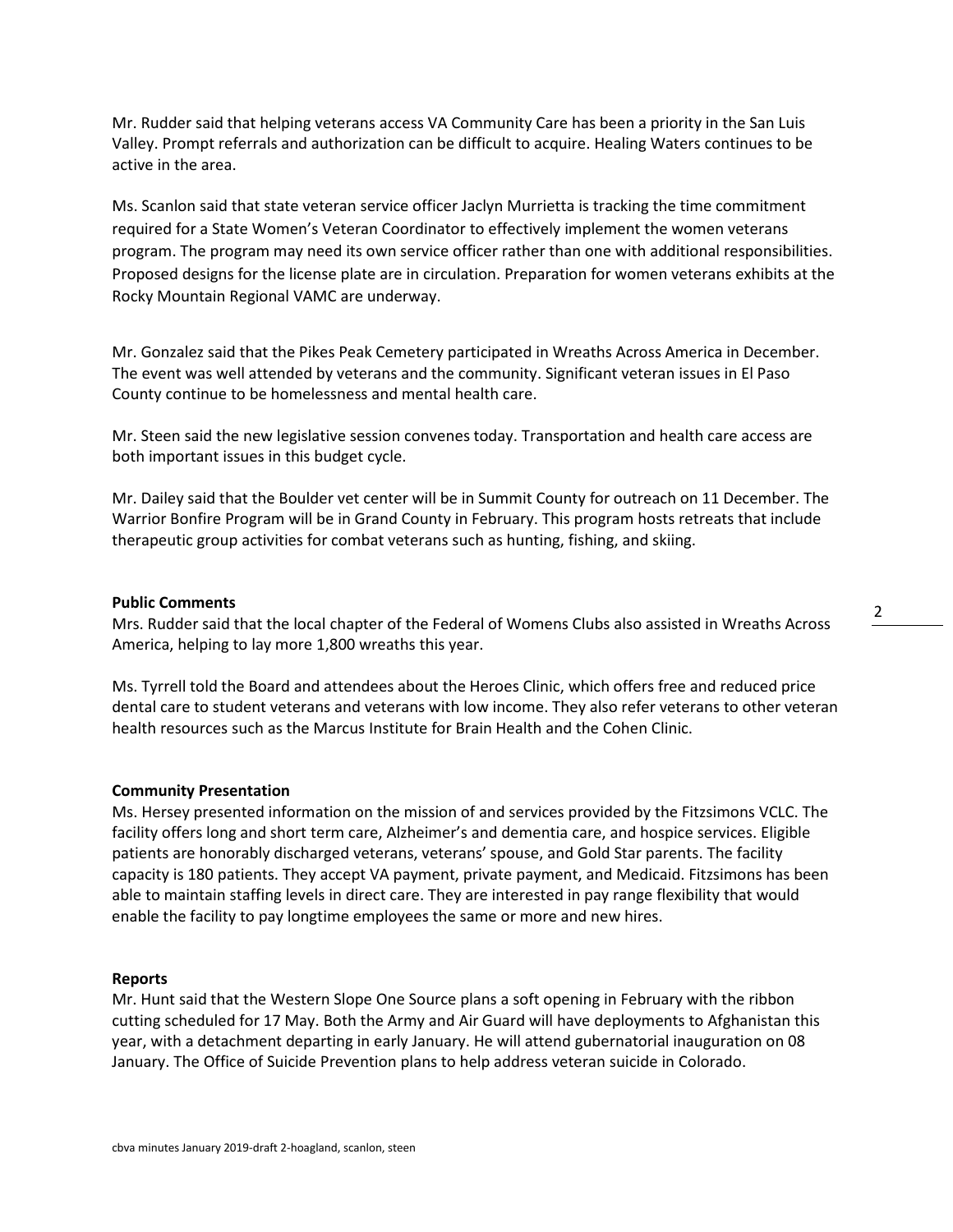Mr. Callahan gave personnel updates for CDVA East. James Poteet has been appointed Appeals Specialist for the Division and will be located at the Denver VARO beginning in February. A temporary employee is in place to cover the front desk and recruitment and testing are underway for two new veterans service officers, an office manager, and additional administrative support. The newest service officers will attend NVCVSO training in Nebraska in April. Upcoming job announcements will be distributed to Board members and county veterans service officers.

Mr. Robinson said the Veterans Monument Trust is collecting bids to repair the broken light. In regard in the SVCLC Commission, CDHS has provided and budget request to the JBC that would phase in salary increases and allow direct care CLC staff to start at the midpoint of the salary range. Statewide the staff vacancy rate is 25 percent with a turnover rate of 23 percent. The commission will prepare a letter in support of the budget proposal and has requested that the Board consider a similar action. Mr. Robinson volunteered to draft a letter for the Board should the body elect to submit one.

*The Board here recessed at 10:49 and resumed labor at 11:02.*

### **Reports**

Ms. Hoagland explained the legend for the grant report, indicating which grantees will be asked to modify their contracts and return funds, which may be asked to do so, and which are already almost out of funds. Released funds will result in modified contracts, following which the disbursal of moneys returned to the VTF will be the decision of the Board. Requests for additional funds should be available to the Board by February. She asked the Board to consider a grantee situation in which a vehicle was badly damaged in a no-fault accident and the VA-provided insurance totaled the vehicle. This grantee has a vehicle that can be used during the rest of the grant cycle, but it is a situation that could recur. The Board members agreed that grantees should be encouraged not to surrender vehicle titles to VA. In regard to other grant rules, Ms. Hammon said that VA now provides mental health services to veterans with a dishonorable discharge if they have been diagnosed with service-related TBI or PTSD. Should the grant rules adjust to allow grantees to serve this population? If amended new rules would apply to the next grant cycle, so this item was noted for future consideration.

# **Discussion**

# VAG Information for Board

Ms. Hoagland asked if detailed VAG reports could be provided to the Board quarterly, rather than on the same monthly basis and the VTF reports. The rationale is that the reports are time-consuming to produce and the VAG is not within the purview of the Board. The consensus was that quarterly reports will be provided.

# State Funds and VSO Pay

Mr. Steen said that for many counties the fund provided by state in support of veteran services is not the sole course of compensation for county veterans service officers; it is a subsidy. Counties have to consider their pay scales when deciding whether to provide additional compensation to a CVSO. Ms. Scanlon said the CVSOs have been complaining that the state funds are used for different purposes altogether. Could the Board send a letter to county commissioners encouraging the use of these funds to support veterans services? Ms. Hoagland said historically that has been done annually by the